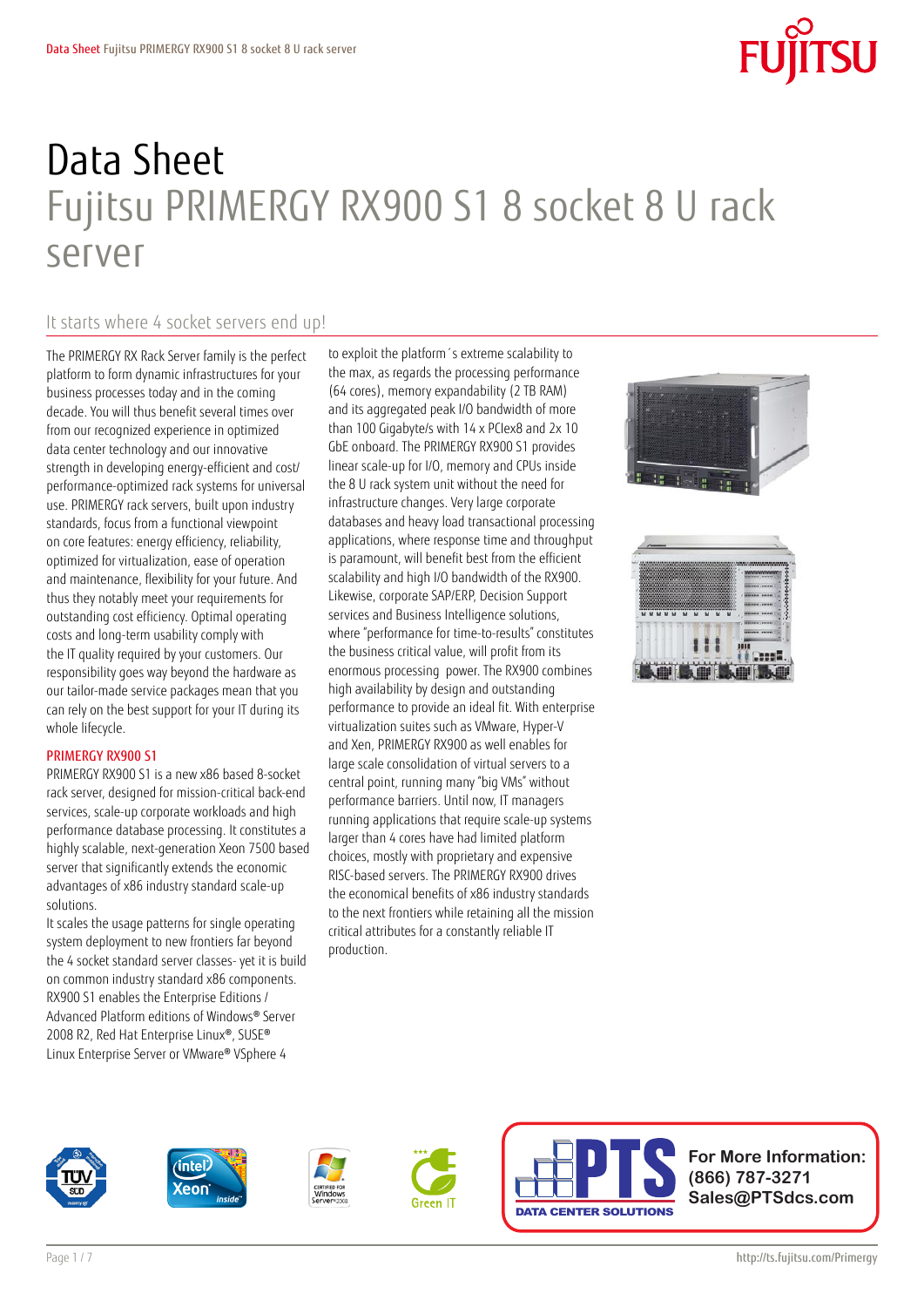## Features and Benefits

### Main Features Benefits

### 8 sockets scale-up performance

- With PRIMERGY RX900 S1, the Intel QPI architecture in PRIMERGY x86 systems is used for the first time in combination with 8-socket scalability and the new INTEL 7500 Xeon processor series with up to 8 cores per CPU.
- The result is a new scale-up server, that sets a new performance reach achievable with x86 rack server technology.
- Compared to 4 socket servers with predecessor Xeon 7400 series processors, the new RX900 S1 with Xeon 7500 processor series scales up to 64 cores and 128 threads- a 5 times improvement in number of threads per system. Combined with the quadrupled maximum memory capacity on up to 128 memory sockets, the RX900 S1 truly constitutes a new 8 socket x86 performance class which starts where the 4-socket x86 server reach is ending up.

### Linear Scalability

RX900S1 provides linear scalability by simultaneously expanding I/O capacity, memory capacity and CPU performance, once upgrading the system with combined CPU/Memory boards. Not only will CPU performance scale up in line with additional 16 memory slots per configurable board. With Intel QPI link technology, a fully populated 8 CPU system will have 4 activated I/O hubs, providing aggregated peak I/O bandwidth of more than 100 GByte/s. The two onboard 10 Gigabit Ethernet controllers plus 6 x 1000 baseT onboard Ethernet ports ensure ample IP network bandwidth from the very start.

### Scale-up growth without a change

- The new PRIMERGY RX900 S1 packs its scalability for 8 socket performance, 16 x PCIe slots, up to 128 memory sockets on 8 CPU/ Memory boards, and 2+1 or 2+2 power supply redundancy features into a space saving 8U rack unit.
- Starting with a 4 socket basic configuration, it enables to scale up the system to its upper limits, inside the same chassis and without having to modify the rack infrastructure.

### Integrated High Availability as Standard

- Advanced Memory Mirroring, ECC and SDDC, hot-plug redundant fans, hot-plug power supplies( 2+1 and 2+2 redundancy), up to 8 x hot-plug SAS /SATA hard disks and hot-plug PCIe slots, integrated RAID controller
- LocalView display and integrated Baseboard Management Controller,
- new RAS features of Xeon 7500 processor series enable for enhanced error correction/circumvention activities with support of the Operating systems

■ This comprehensive portfolio expansion will give you the opportunity to benefit from extreme scale-up performance and reliability of PRIMERGY industry standard servers in datacenter scenarios that so far had been closed for x86 servers. RX900 S1 is driving the x86 price performance benefits into to the segments of proprietary UNIX bastions.

- **Linear scalability ensures for efficient growth in CPU/ Memory** and I/O capacities. Irrespective of the server usage as Database, ERP, Decision Support or Virtualization system- once additional processor/memory boards are added to the system, the performance gains will equally benefit from the incremental I/O resources activated in the same step.
- This system is designed to enable for scale-up growth as necessities dictate. Due to the "glueless" system design with latest Intel QPI link architecture, all scale up performance upgrades are "inside" the RX900 S1 system. Thus scale-up with PRIMERGY RX900 S1 does not need addition of external boxes or controllers that would necessarily change and re-arrange the given infrastructure of a datacenter rack setup and thus cause unwanted additional downtimes.
- New RAS features have been built in to the Xeon 7500 processor series to enable advanced actions for error circumvention, assisted by the enterprise x86 operating systems. This perfectly combines with the built in High Availabilty features of the RX900 S1 platform. The result is an IT business platform that provides unprecedented operational continuity and more value for money in the high end server range.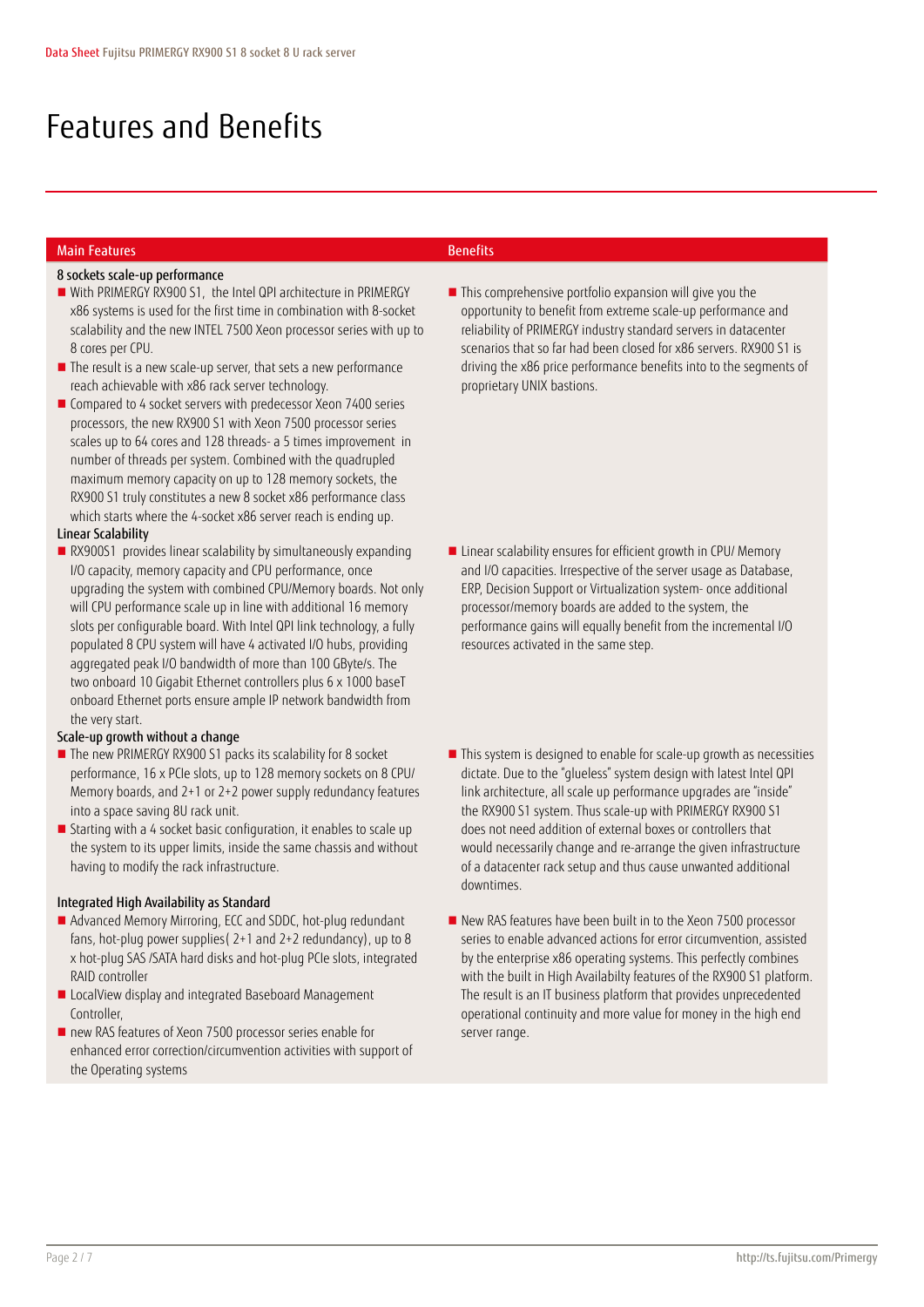## Technical details

| Mainboard                               |                                                                                                                                                                                                                             |
|-----------------------------------------|-----------------------------------------------------------------------------------------------------------------------------------------------------------------------------------------------------------------------------|
| Chipset                                 | Intel® 7500 / 7500 Scalable Memory Buffer                                                                                                                                                                                   |
| Processor quantity and type             | 4 - 8 x Intel® Xeon® processor E7500 series / Intel® Xeon® processor X7500 series                                                                                                                                           |
| Processor                               | Intel® Xeon® processor E7540<br>(6C/12T, 2.00 GHz, SLC: -, TLC: 18 MB, Turbo: 0/1/1/2, 6.4 GT/s, 105 W)                                                                                                                     |
|                                         | Intel® Xeon® processor X7542<br>(6C/6T, 2.66 GHz, SLC: -, TLC: 18 MB, Turbo: 0/1/1/1, 5.86 GT/s, 130 W)                                                                                                                     |
|                                         | Intel® Xeon® processor X7550<br>(8C/16T, 2.00 GHz, SLC: -, TLC: 18 MB, Turbo: 1/2/3/3, 6.4 GT/s, 130 W)                                                                                                                     |
|                                         | Intel <sup>®</sup> Xeon <sup>®</sup> processor X7560<br>(8C/16T, 2.26 GHz, SLC: -, TLC: 24 MB, Turbo: 1/2/3/3, 6.4 GT/s, 130 W)                                                                                             |
| <b>Memory slots</b>                     | 128 (distributed on 8 CPU / Memory Riser cards with 16 memory slots each)                                                                                                                                                   |
| Memory slot type                        | DIMM (DDR3) registered                                                                                                                                                                                                      |
| Memory capacity (min. - max.)           | 8 GB - 2048 GB                                                                                                                                                                                                              |
| Memory protection                       | Advanced ECC<br>Memory Scrubbing<br>SDDC (Chipkill™)<br>Memory Mirroring support<br>Advanced ECC                                                                                                                            |
| <b>Memory modules</b>                   | 8 GB (4 module(s) 2 GB) DDR3, registered, ECC, 1333 MHz, PC3-10600, DIMM                                                                                                                                                    |
|                                         | 16 GB (4 module(s) 4 GB) DDR3, registered, ECC, 1333 MHz, PC3-10600, DIMM                                                                                                                                                   |
|                                         | 32 GB (4 module(s) 8 GB) DDR3, registered, ECC, 1333 MHz, PC3-10600, DIMM                                                                                                                                                   |
|                                         | 64 GB (4 module(s) 16 GB) DDR3, registered, ECC, 1066 MHz, PC3-8500, DIMM                                                                                                                                                   |
| Memory modules notes                    | Memory modules will be delivered in set's of 4 DIMMs per order code.<br>The Intel memory controller supports max. 1066MHz memory clock speed.<br>2TB memory capacity will be possible when 16GB DIMM modules are available. |
| <b>Interfaces</b>                       |                                                                                                                                                                                                                             |
| <b>USB</b> ports                        | 8 x USB 2.0 (3 x front, 4 x rear, 1 x internal)                                                                                                                                                                             |
| Graphics (15-pin)                       | $2 \times VGA$ (1 x front, 1 x rear)                                                                                                                                                                                        |
| Serial 1 (9-pin)                        | 1 x RS-232-C                                                                                                                                                                                                                |
| LAN / Ethernet (RJ-45)                  | 6 x Gbit/s Ethernet, 2x 10 Gbit/s Ethernet                                                                                                                                                                                  |
| Service LAN (RJ45)                      | 1 x dedicated service LAN port for iRMC S2 (10/100 Mbit/s)<br>Service LAN traffic can be switched to shared onboard Gbit LAN port                                                                                           |
| <b>Onboard or integrated Controller</b> |                                                                                                                                                                                                                             |
| <b>RAID Controller</b>                  | 8 Port SAS RAID 5/6 controller as option<br>See under Components RAID controller                                                                                                                                            |
| Remote Management Controller            | Integrated Remote Management Controller (iRMC S2, 32 MB attached memory incl. graphics controller), IPMI 2.0<br>compatible                                                                                                  |
| <b>Trusted Platform Module (TPM)</b>    | Infineon / separate module; TCG V1.2 compliant (option)                                                                                                                                                                     |
| <b>Slots</b>                            |                                                                                                                                                                                                                             |
| PCI-Express 2.0 x4 (mech. x8)           | 2 x full height (all 1/2 length)                                                                                                                                                                                            |
| PCI-Express 2.0 x8                      | 14 x full height (all 1/2 length)                                                                                                                                                                                           |
| <b>Drive bays</b>                       |                                                                                                                                                                                                                             |
| Hard disk bays                          | 8 x 2.5-inch hot-plug SAS                                                                                                                                                                                                   |
| Accessible drive bays                   | 1 x 5.25/0.5-inch for CD-RW/DVD                                                                                                                                                                                             |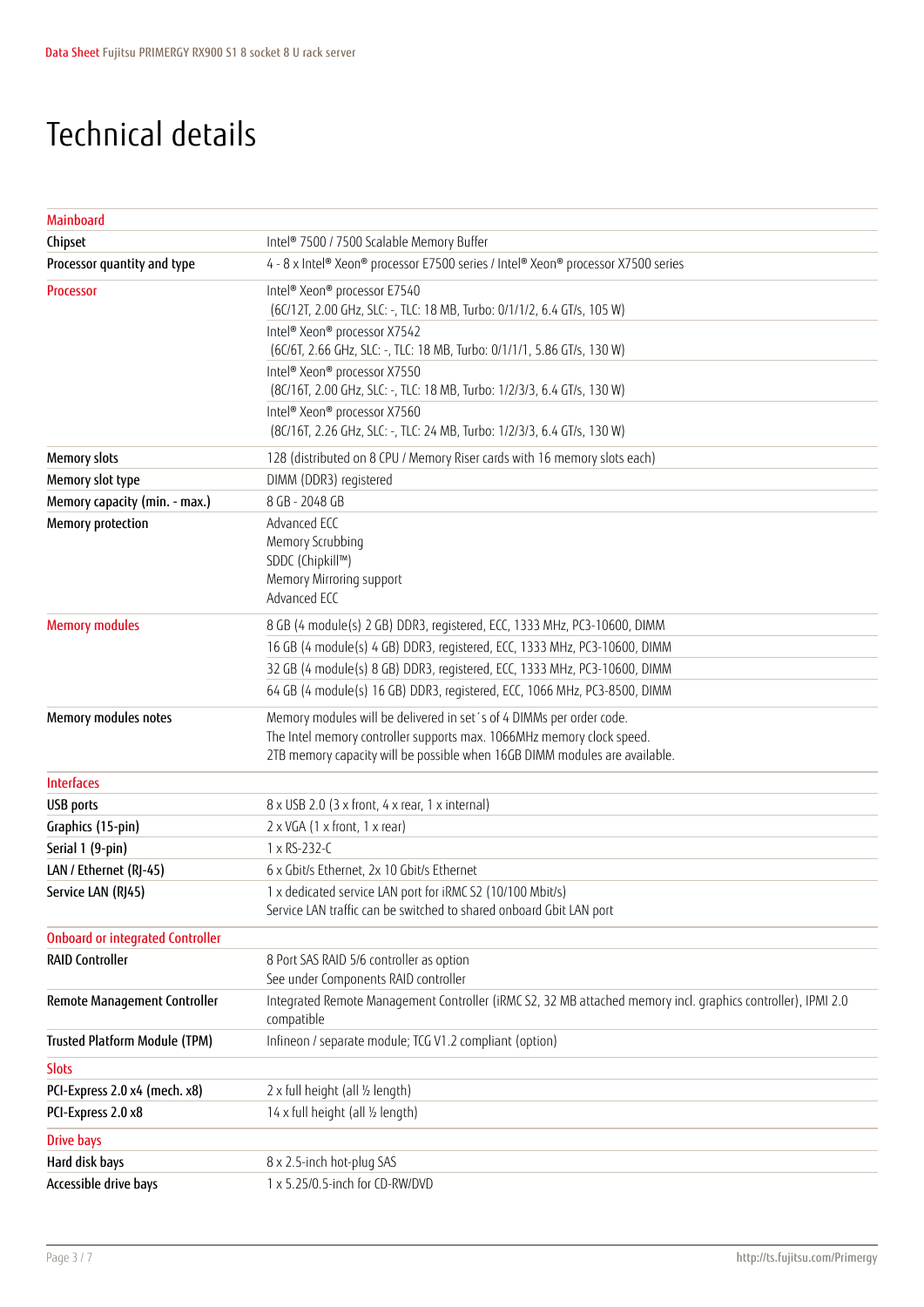| <b>General system information</b>                    |                                                                            |
|------------------------------------------------------|----------------------------------------------------------------------------|
| Number of fans                                       | 4                                                                          |
| Fan configuration                                    | hot plug                                                                   |
| <b>Operating panel</b>                               |                                                                            |
| Operating buttons                                    | On/off switch                                                              |
|                                                      | NMI button                                                                 |
| <b>Status LEDs</b>                                   | System status (amber / yellow)                                             |
|                                                      | Identification (blue)                                                      |
|                                                      | Hard disks access (green)                                                  |
|                                                      | Power (amber / green)                                                      |
|                                                      | At system rear side:                                                       |
|                                                      | System status (amber / yellow)<br>Identification (blue)                    |
| Service display                                      | ServerView Local Service Display (LSD)                                     |
| <b>BIOS</b>                                          |                                                                            |
| <b>BIOS</b> features                                 | ROM based setup utility                                                    |
|                                                      | Recovery BIOS                                                              |
|                                                      | BIOS settings save and restore                                             |
|                                                      | Local BIOS update from USB device                                          |
|                                                      | Online update tools for main Windows and Linux versions                    |
|                                                      | Local and remote update via ServerView Update Manager                      |
|                                                      | SMBIOS V2.4                                                                |
|                                                      | Remote PXE boot support                                                    |
|                                                      | Remote iSCSI boot support                                                  |
| <b>Operating Systems and Virtualization Software</b> |                                                                            |
| Certified or supported operating                     | Microsoft® Microsoft® Hyper-V™ Server 2008 R2                              |
| systems and virtualization software                  | Microsoft® Windows Server® 2008 R2 Datacenter                              |
|                                                      | Microsoft® Windows Server® 2008 R2 Enterprise                              |
|                                                      | Microsoft® Windows® Server 2008 Enterprise                                 |
|                                                      | Microsoft® Windows® Server 2008 Standard                                   |
|                                                      | Microsoft® Windows Server® 2003 R2 Enterprise Edition                      |
|                                                      | Microsoft <sup>®</sup> Windows Server® 2003 R2 Standard Edition            |
|                                                      | VMware vSphere™ 4.1                                                        |
|                                                      | VMware vSphere™ 4.1 Embedded                                               |
|                                                      | VMware vSphere™ 4.0 Installable                                            |
|                                                      | VMware vSphere™ 4.0                                                        |
|                                                      | VMware vSphere™ 4.0 Embedded                                               |
|                                                      | VMware vSphere™ 4.0 Installable                                            |
|                                                      | Novell <sup>®</sup> SUSE Linux Enterprise Server 11                        |
|                                                      | Novell <sup>®</sup> SUSE Linux Enterprise Server 10                        |
|                                                      | Red Hat® Enterprise Linux 5                                                |
|                                                      | Red Hat® Enterprise Linux 5 with XEN                                       |
| Operating system release link                        | http://docs.ts.fujitsu.com/dl.aspx?id=a9e600b9-e4cb-4f48-aa41-632f69058421 |
| Operating system notes                               | Support of other Linux derivatives on demand                               |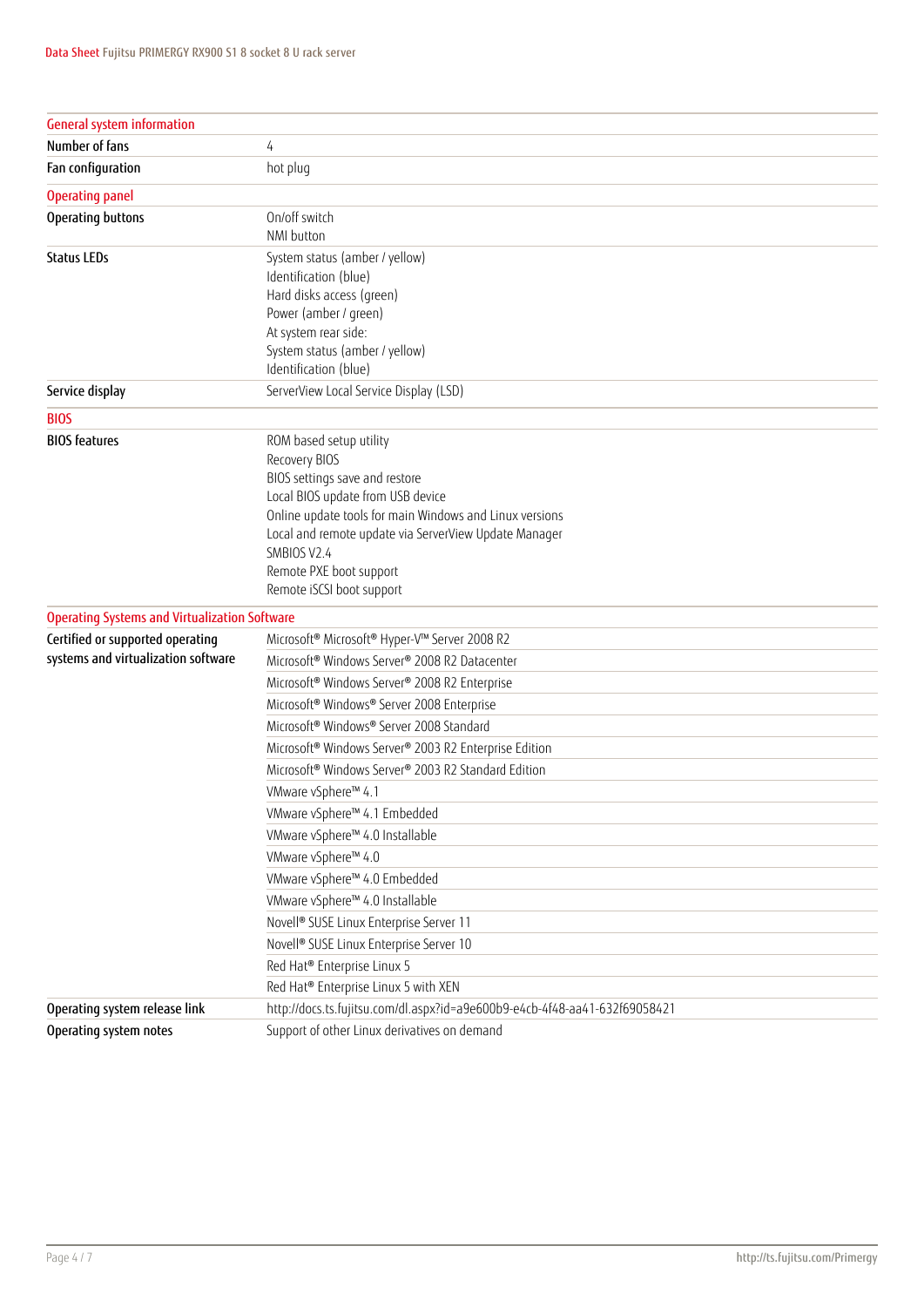| <b>Server Management</b>           |                                                                                                                                                            |
|------------------------------------|------------------------------------------------------------------------------------------------------------------------------------------------------------|
| Standard                           | ASR&R Automatic Server Recovery and Restart                                                                                                                |
|                                    | PDA Prefailure Detection and Anaylsis                                                                                                                      |
|                                    | ServerView Suite:                                                                                                                                          |
|                                    | SV Installation Manager                                                                                                                                    |
|                                    | SV Operation Manager                                                                                                                                       |
|                                    | SV RAID Manager                                                                                                                                            |
|                                    | SV Update Management                                                                                                                                       |
|                                    | SV Power Management                                                                                                                                        |
|                                    | SV Agents                                                                                                                                                  |
|                                    | Online update packages for BIOS, firmware drivers and ServerView Agents<br>ServerView Integration solutions for Microsoft SMS, MOM, SCOM, SCCM and Altiris |
|                                    | Deployment Solution ServerView Deployment Manager (fully functional 30-day trial version)                                                                  |
|                                    | ServerView Integration solutions for Microsoft SMS, MOM, SCOM, SCCM and Altiris Deployment Solution                                                        |
|                                    | ServerView Deployment Manager (fully functional 30-day trial version)                                                                                      |
| <b>Option</b>                      | ServerView Remote Management                                                                                                                               |
|                                    | ServerView Integration for Tivoli TEC®, Tivoli NetView, HP NNM and HP Operations Manager                                                                   |
|                                    | ServerView Deployment Manager (fully functional unlimited version)                                                                                         |
|                                    | iRMC S2 Advanced Pack                                                                                                                                      |
| Server Management notes            | Regarding Operating System dependencies and product details for ServerView Suite Software Products see dedicated                                           |
|                                    | Product Data sheets.                                                                                                                                       |
| <b>Dimensions / Weight</b>         |                                                                                                                                                            |
| Rack (W x D x H)                   | 482.6 x 724 x 352 mm                                                                                                                                       |
| <b>Mounting Depth Rack</b>         | 724 mm                                                                                                                                                     |
| Height Unit Rack                   | 8 U                                                                                                                                                        |
| 19" rackmount                      | Yes                                                                                                                                                        |
| Weight notes                       | Actual weight may vary depending on configuration                                                                                                          |
| Environmental                      |                                                                                                                                                            |
| Operating ambient temperature      | $10 - 35^{\circ}C$                                                                                                                                         |
| Operating relative humidity        | 10 - 85 % (non condensing)                                                                                                                                 |
| Operating environment              | FTS 04230 - Guideline for Data Center (installation locations)                                                                                             |
| Operating environment Link         | http://docs.ts.fujitsu.com/dl.aspx?id=e4813edf-4a27-461a-8184-983092c12dbe                                                                                 |
| <b>Electrical values</b>           |                                                                                                                                                            |
| Power supply configuration         | Up to 4 hot plug power supplies.                                                                                                                           |
|                                    | Base unit equipped with 2 power supplies, redundancy as option.                                                                                            |
| Max. output of single power supply | 2.000W                                                                                                                                                     |
| Power supply efficiency            | 92% (at 50% PSU load, CSCI "gold")                                                                                                                         |
| Hot-plug power supply redundancy   | Yes                                                                                                                                                        |
| Rated voltage range                | 200 V - 240 V                                                                                                                                              |
| Rated frequency range              | 50 Hz - 60 Hz                                                                                                                                              |
| Active power (max. configuration)  | 2.800W                                                                                                                                                     |
| <b>Heat emission</b>               | 10.1 kJ/h (9.6 BTU/h)                                                                                                                                      |
| Compliance                         |                                                                                                                                                            |
| Germany                            | GS                                                                                                                                                         |
| <b>Europe</b>                      | CE Class A*                                                                                                                                                |
| USA/Canada                         | FCC Class A                                                                                                                                                |
|                                    | <b>CSA</b>                                                                                                                                                 |
|                                    | UL                                                                                                                                                         |
| Global                             | CB                                                                                                                                                         |
|                                    | RoHS (Restriction of hazardous substances)                                                                                                                 |
|                                    | WEEE (Waste electrical and electronical equipment)                                                                                                         |
| Japan                              | VCCI                                                                                                                                                       |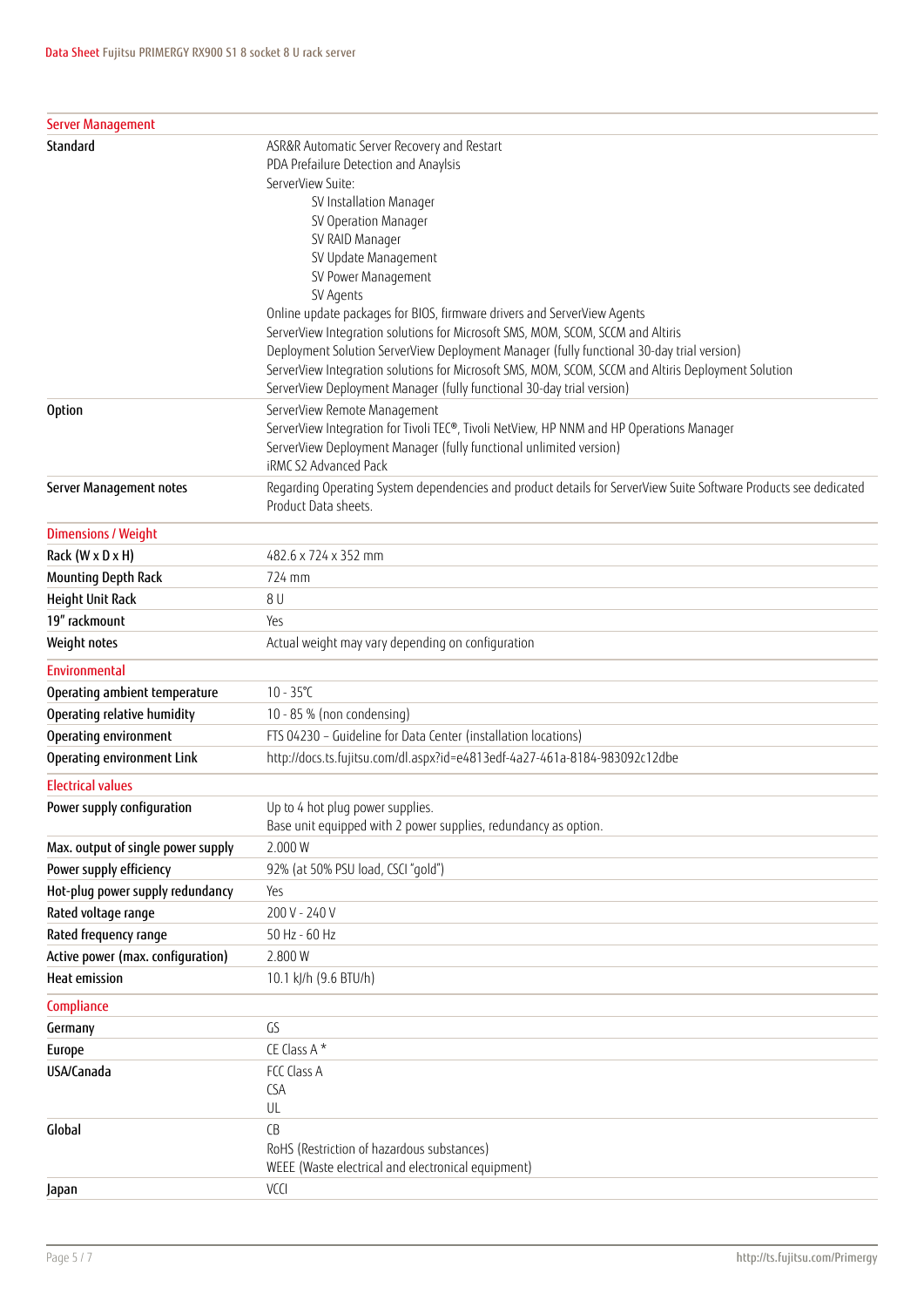| Compliance       |                                                                                                                                                                                                                                    |
|------------------|------------------------------------------------------------------------------------------------------------------------------------------------------------------------------------------------------------------------------------|
| Compliance notes | There is general compliance with the safety requirements of all European countries and North America. National<br>approvals required in order to satisfy statutory requlations or for other reasons can be applied for on request. |
| Compliance link  | https://sp.ts.fujitsu.com/sites/certificates/default.aspx                                                                                                                                                                          |

## Components

| <b>Hard disk drives</b>                                                   | SSD SATA, 3 Gb/s, 64 GB, SLC, hot-plug, 2.5-inch, enterprise                                                                                            |
|---------------------------------------------------------------------------|---------------------------------------------------------------------------------------------------------------------------------------------------------|
|                                                                           | SSD SATA, 3 Gb/s, 32 GB, SLC, hot-plug, 2.5-inch, enterprise                                                                                            |
|                                                                           | HDD SAS, 6 Gb/s, 300 GB, 10000 rpm, hot-plug, 2.5-inch, enterprise                                                                                      |
|                                                                           | HDD SAS, 6 Gb/s, 146 GB, 15000 rpm, hot-plug, 2.5-inch, enterprise                                                                                      |
|                                                                           | HDD SAS, 6 Gb/s, 146 GB, 10000 rpm, hot-plug, 2.5-inch, enterprise                                                                                      |
|                                                                           | HDD SAS, 6 Gb/s, 73 GB, 15000 rpm, hot-plug, 2.5-inch, enterprise                                                                                       |
| Hard disk notes                                                           | One Gigabyte equals one billion bytes, when referring to hard disk drive capacity.                                                                      |
|                                                                           | Accessible capacity may vary, also depending on used software                                                                                           |
| <b>Optical drives</b>                                                     | Blu-ray Disc™ Combo Drive, (2x BD-ROM; 8x DVD; 24x CD), slimline, SATA I                                                                                |
|                                                                           | DVD Super Multi, (8xDVD/DVD+RW, 6xDVD-RW, 5xDVD-RAM; 24xCD/CD-R, 16xCD-RW), slimline, SATA I                                                            |
| <b>SCSI / SAS Controller</b>                                              | SAS Ctrl. 3 Gb 4 ports int. / 4 ports ext.                                                                                                              |
| <b>RAID Controller</b>                                                    | RAID 5/6 Ctrl., HDD SAS 6 Gb, LSI, 8 ports ext.<br>RAID level: 0, 1, 10, 5, 50, 6, 60, 512 MB Cache, optional BBU (based on LSI SAS2108)                |
|                                                                           | Integrated RAID 5/6 Ctrl., HDD SAS 6 Gb, Fujitsu, 8 ports int.<br>RAID level: 0, 1, 10, 5, 50, 6, 60, 512 MB Cache, optional BBU (based on LSI SAS2108) |
| <b>Fibre Channel controller</b>                                           | Fibre Channel Host Bus Adapter 2 x 8 Gb Emulex LPe12002 MMF LC-style                                                                                    |
|                                                                           | Fibre Channel Host Bus Adapter 1 x 8 Gb Emulex LPe1250 MMF LC-style                                                                                     |
|                                                                           | Fibre Channel Host Bus Adapter 1 x 8 Gb Qlogic QLE2560 MMF LC-style                                                                                     |
|                                                                           | Fibre Channel Host Bus Adapter 2 x 8 Gb Qlogic QLE2562 MMF LC-style                                                                                     |
| <b>LAN Controller</b>                                                     | Ethernet Ctrl. 1 x 1 Gb Intel® PRO/1000 PF Server Adapter                                                                                               |
|                                                                           | Ethernet Ctrl. 2 x 10 Gb Intel® Ethernet Server Adapter X520-DA2                                                                                        |
|                                                                           | Ethernet Ctrl. 2 x 1 Gb Fujitsu Eth Ctrl 2x1Gbit PCIe x4 D2735 Cu                                                                                       |
|                                                                           | Ethernet Ctrl. 4 x 1 Gb Fujitsu Eth Ctrl 4x1 Gbit PCIe x4 D2745 Cu                                                                                      |
| <b>Rack infrastructure</b>                                                | Cable Arm 2U for 3rd party racks                                                                                                                        |
|                                                                           | Rackmount kit full extraction (760mm)                                                                                                                   |
| Warranty                                                                  |                                                                                                                                                         |
| <b>Standard Warranty</b>                                                  | 3 years                                                                                                                                                 |
| Service level<br>Maintenance and Support Services - the perfect extension | On-site Service (depending on country)                                                                                                                  |
| <b>Recommended Service</b>                                                | 7x24, Onsite Response Time: 4h - For locations outside of EMEA please contact your local Fujitsu partner.                                               |
| Spare Parts availability                                                  | 5 years                                                                                                                                                 |
| Service Weblink                                                           | http://ts.fujitsu.com/Supportservice                                                                                                                    |